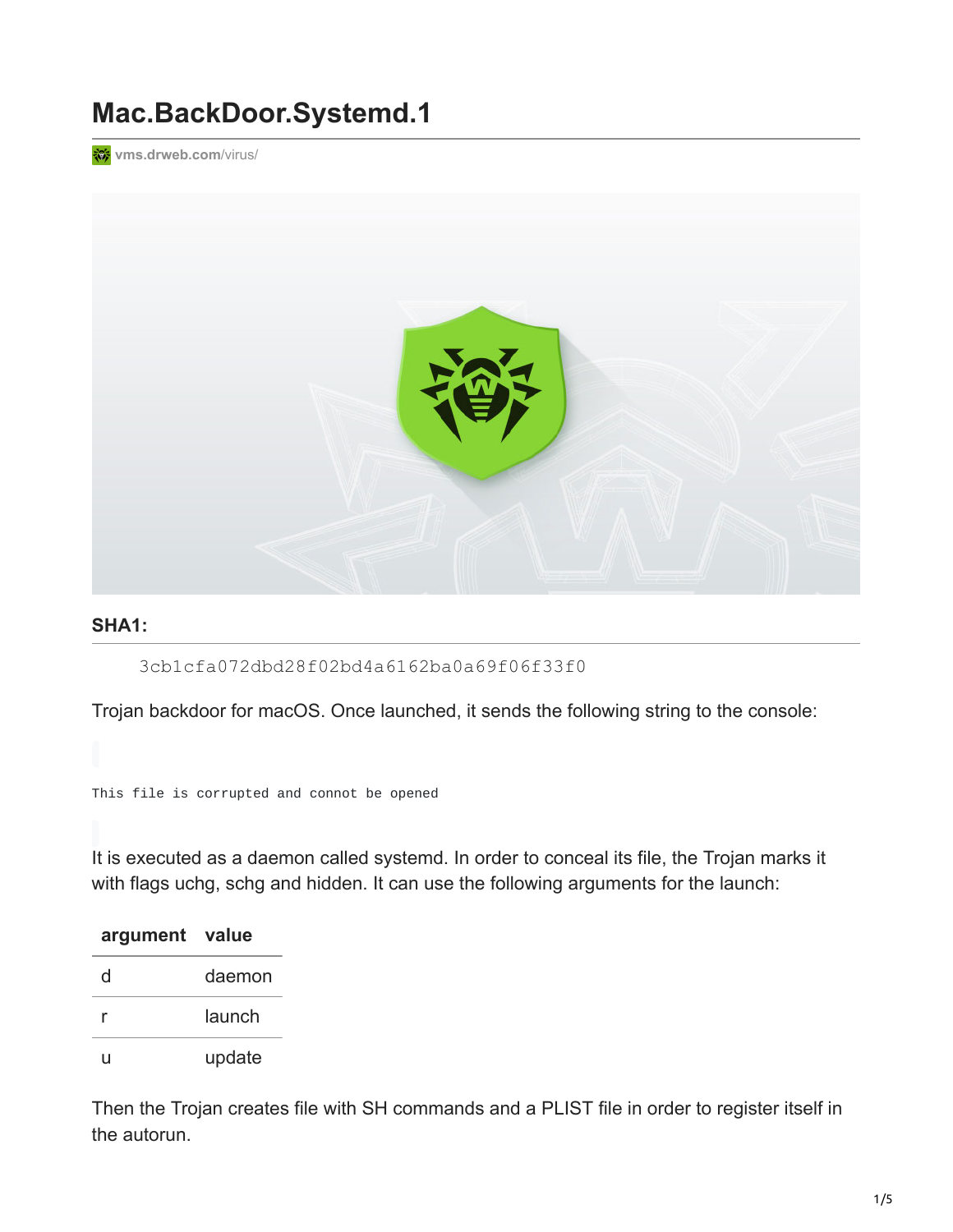```
#!/bin/sh
. /etc/rc.common
StartService (){
   ConsoleMessage "Start system Service"
    "File path" d
}
StopService (){
   return 0
}
RestartService (){
   return 0
}
RunService "$1"
```
A file with the following content is created:

```
{
   Description = "Start systemd";
   Provides = ("system");
   Requires = ("Network");
   OrderPreference = "None";
}
```
Also a PLIST file is created: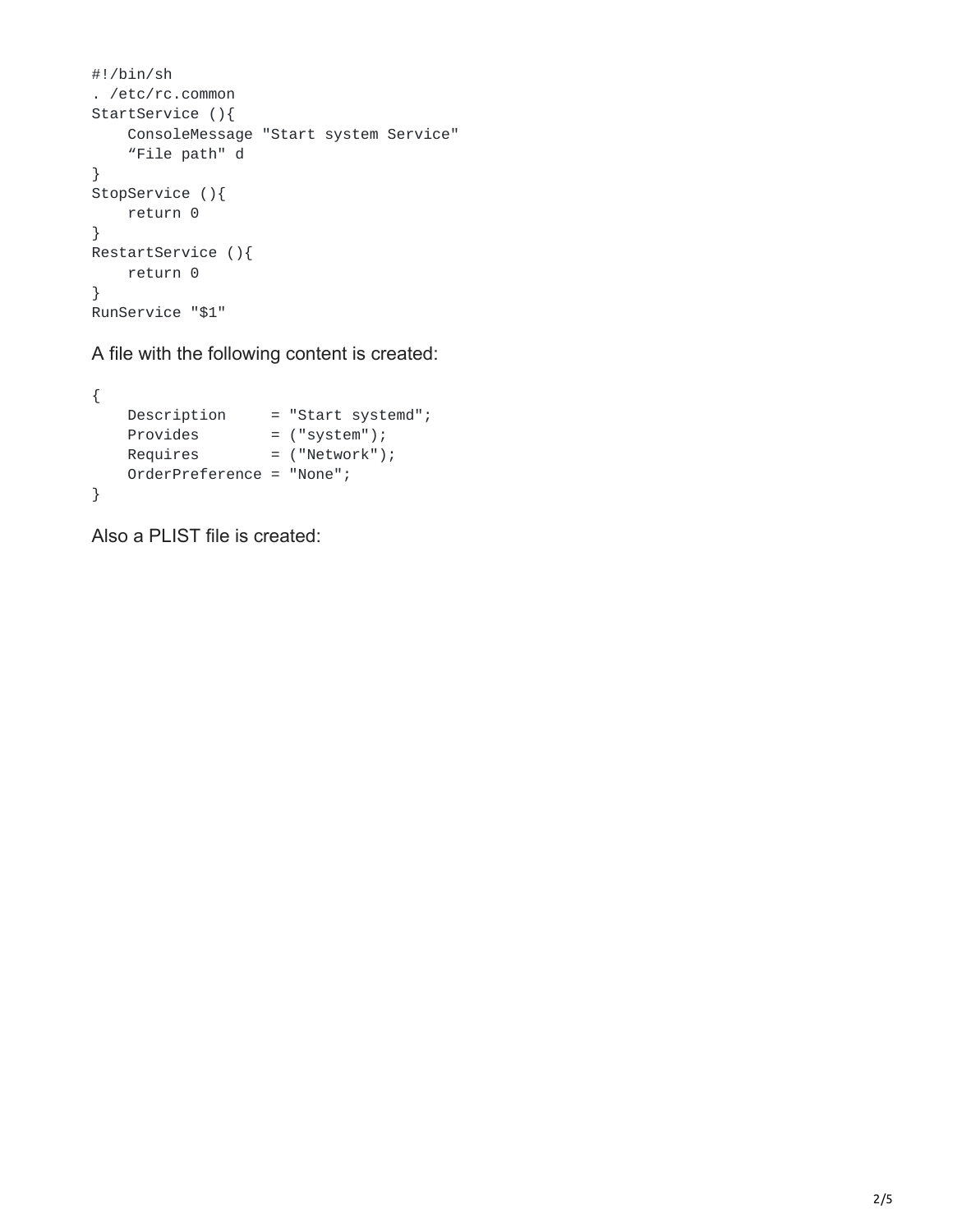```
<?xml version="1.0" encoding="UTF-8"?>
<!DOCTYPE plist PUBLIC "-//Apple//DTD PLIST 1.0//EN"
"http://www.apple.com/DTDs/PropertyList-1.0.dtd">
      <plist version="1.0">
      <dict>
               <key>Disabled</key>
               <false/>
               <key>UserName</key>
               <string>root</string>
               <key>Label</key>
               <string>
               com.appule.sysetmd
               </string>
               <key>KeepAlive</key>
               <dict>
                   <key>NetworkState</key>
                   <true/>
               </dict>
               <key>ProgramArguments</key>
                   <array>
                       <string>
                       File path
                       </string>
                       <string>d</string>
                  </array>
               <key>RunAtLoad</key>
               <true/>
               <key>StartInterval</key>
               <integer>5</integer>
      </dict>
      </plist>
```
The Trojan stores configuration information in its own file and encrypts it with the 3DES algorithm. Example of the decrypted configuration is as follows: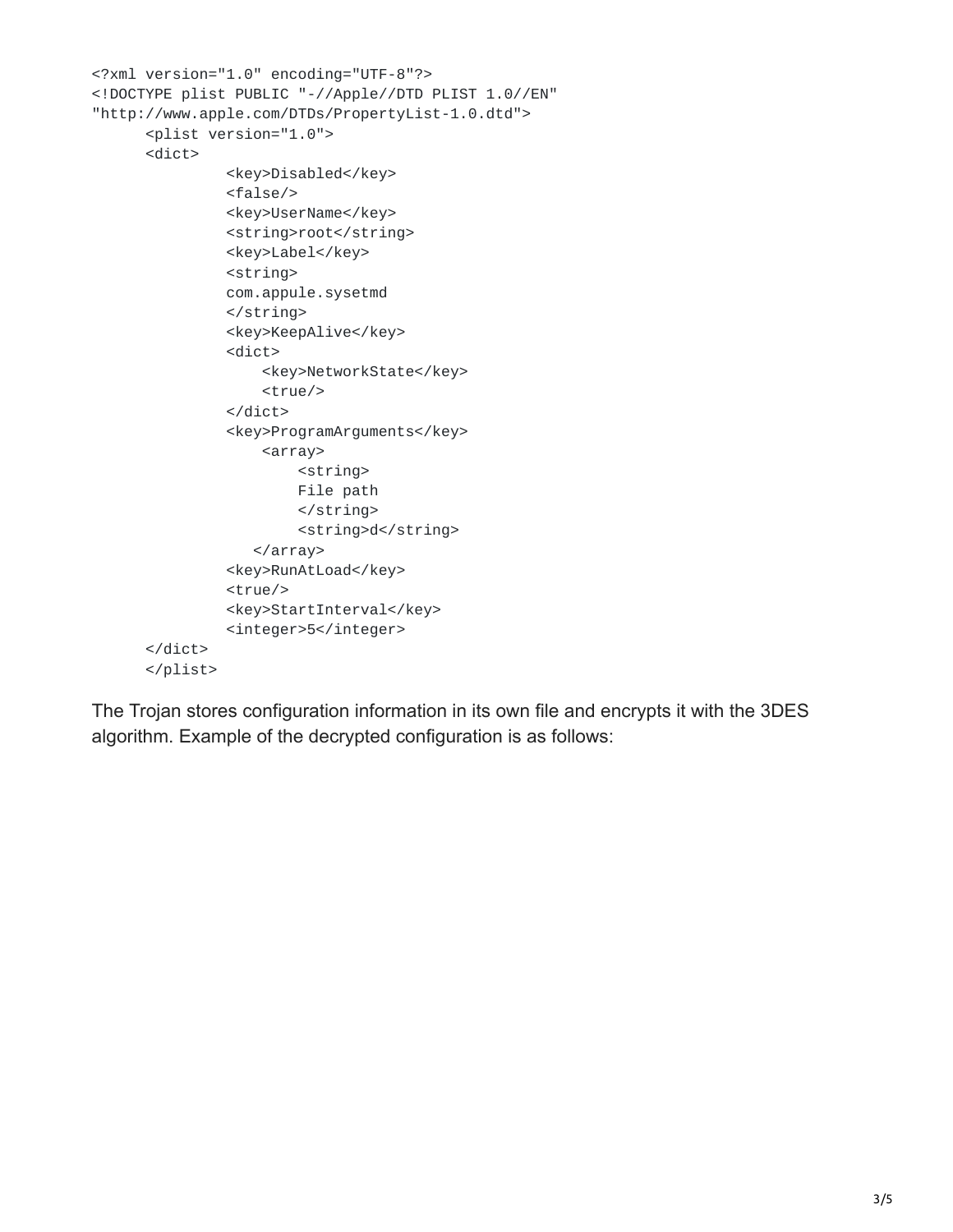01 02 00 00-00 30 31 02-32 00 00 00-31 32 39 2E © 0102 32 33 32 2E-31 39 35 2E-32 32 36 2C-34 33 2E 32 \*\*\*.\*\*\*.226, \*\*.2 34 37 2E 32-36 2E 33 37-2C 78 69 73-66 69 77 70 \*\*.\*\*.37.  $xis***$ \*\*\*\*\*wead.comv+ 65 69 64 73-73 64 77 65-61 64 2E 63-6F 6D 03 05 00 00 00 31-30 34 34 33-04 02 01 00-00 00 04 BC 10443◆●☺  $\blacklozenge$ 8E 12 99 9C-83 58 E6 0C-52 0C 3E DE-00 CA F2 0E O : ШЬГХЦº Rº> → ╩СЛ A4 1D ED 65-BF 47 ЗА СВ-F9 26 ЗЕ В9-D9 ЗF 08 4С д⇔эе¬G:<sub>π</sub>.&>╣-2 ?п 57 E8 C4 F6-05 3D 27 98-74 29 5D 1C-A8 44 ED 87 Wш-Ў♣='Шt)]∟иDэЗ F4 86 98 5F-4B A8 13 BA-5A FE 8F 90-FF C0 41 F0 ЇЖШ Ки‼∥Z■ПР <sup>Ц</sup>АЁ CC D9 60 4D-F5 C3 42 29-19 88 95 72-10 64 6F 00 H `Mï HB)↓MXrrodo 22 8E 49 1C-28 CE DC AC-AA 1B 61 A3-97 2F 76 00 "0IL(H-мк←агЧ/v 7E 1C ED 05-7D FC A3 96-A9 8A E4 57-6F 10 3A 2F ~∟э♣}№гЦйКфWо►:/ 56 3B EA EB-1E CE 41 93-61 B2 FC 09-10 30 4F 00 V;ъы▲╬АУа▒№⊳00 00 00 00 00 00 00 00 00 00 00 00 00 01 05 © ⊙**ஃ** 10 00 00 00-62 31 65 31-35 64 38 61-36 63 36 34 b1e15d8a6c64 34 39 30 33-08 80 00 00-00 82 76 EE-86 35 91 59 4903DA BV<sub>t0</sub><sup>K5CY</sup> ЕF 72 28 OF-6A AB 99 33-4B 18 22 3F-AA 66 69 78 яг( \* jлЩ3К↑"?кfix 79 25 65 5D-15 B5 00 7A-B8 5A 79 F6-CF E1 71 C3 y%e]§= z=zyy=cq| EB F9 D4 95-2E 2B E9 C8-C5 81 3E 65-FB 19 EA 79 ы. EX. +щЩ-Б>е√↓ъу A1 38 B4 06-0B AF A5 02-6C 19 65 BA-5C 2C 51 BE 68 + ↑ ne@lle 05 11 4C 8C-24 54 E5 2A-BC 4A 74 01-1C F3 51 6A **÷**<LM\$Tx<sup>\*』</sup>Jt©LeQj 1D 91 2E A1-05 02 5C 58-AA 5F F2 C7-A3 F5 08 3D ↔ C. 640\XK C Fin ВЕ 3E 3C 8F-09 DB FE DD-B3 8C D5 9B-23 8B 11 AA ∃><По∎∎|МFЫ#Л∢к ╩┼нк╟е╤Ў← CA C5 48 8A-C7 A5 D1 F6-1B 00 00 00-00 00 00 07

Depending on the Trojan configuration, it establishes a connection with the command and control server itself or waits for an incoming connection request. Once connected, the backdoor executes the commands it receives and periodically sends the following information to cybercriminals:

- Name and version of the operating system;
- User name:
- Availability of root privileges;
- MAC addresses of all available network interfaces;
- IP addresses of all available network interfaces;
- External IP address:
- CPU type;
- RAM amount;
- Data about the malware version and its configuration.

Information, which is shared between the Trojan and the C&C server, is encrypted with the 3DES algorithm. The backdoor can execute the following commands: